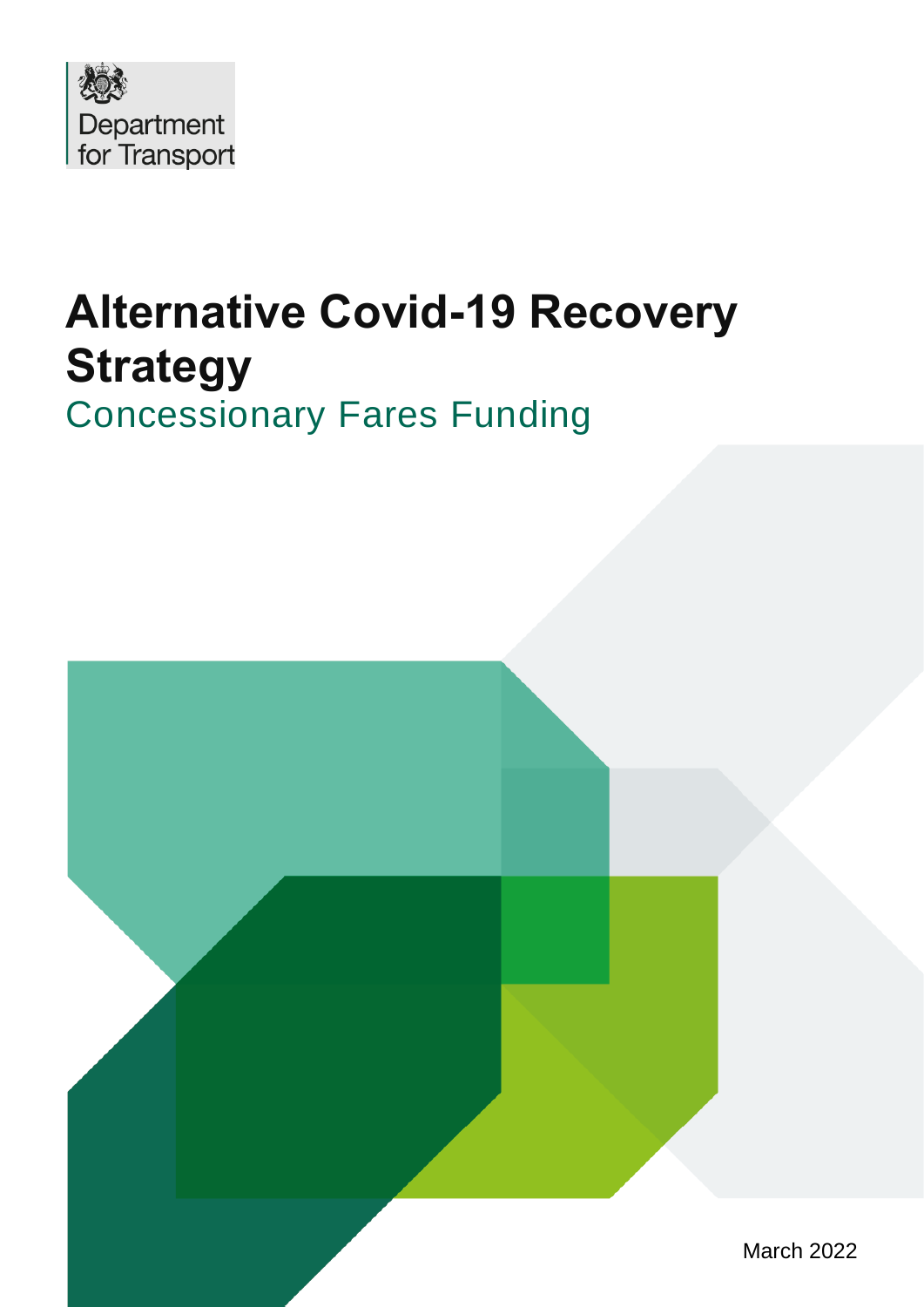*This guidance should be read in addition and in conjunction with the Concessionary Travel Recovery Guidance provided to the sector on 29 October 2021. Please contact the team at [concessionaryfares@dft.gov.uk](mailto:concessionaryfares@dft.gov.uk) if you have any queries on this guidance*

Department for Transport Great Minster House 33 Horseferry Road London SW1P 4DR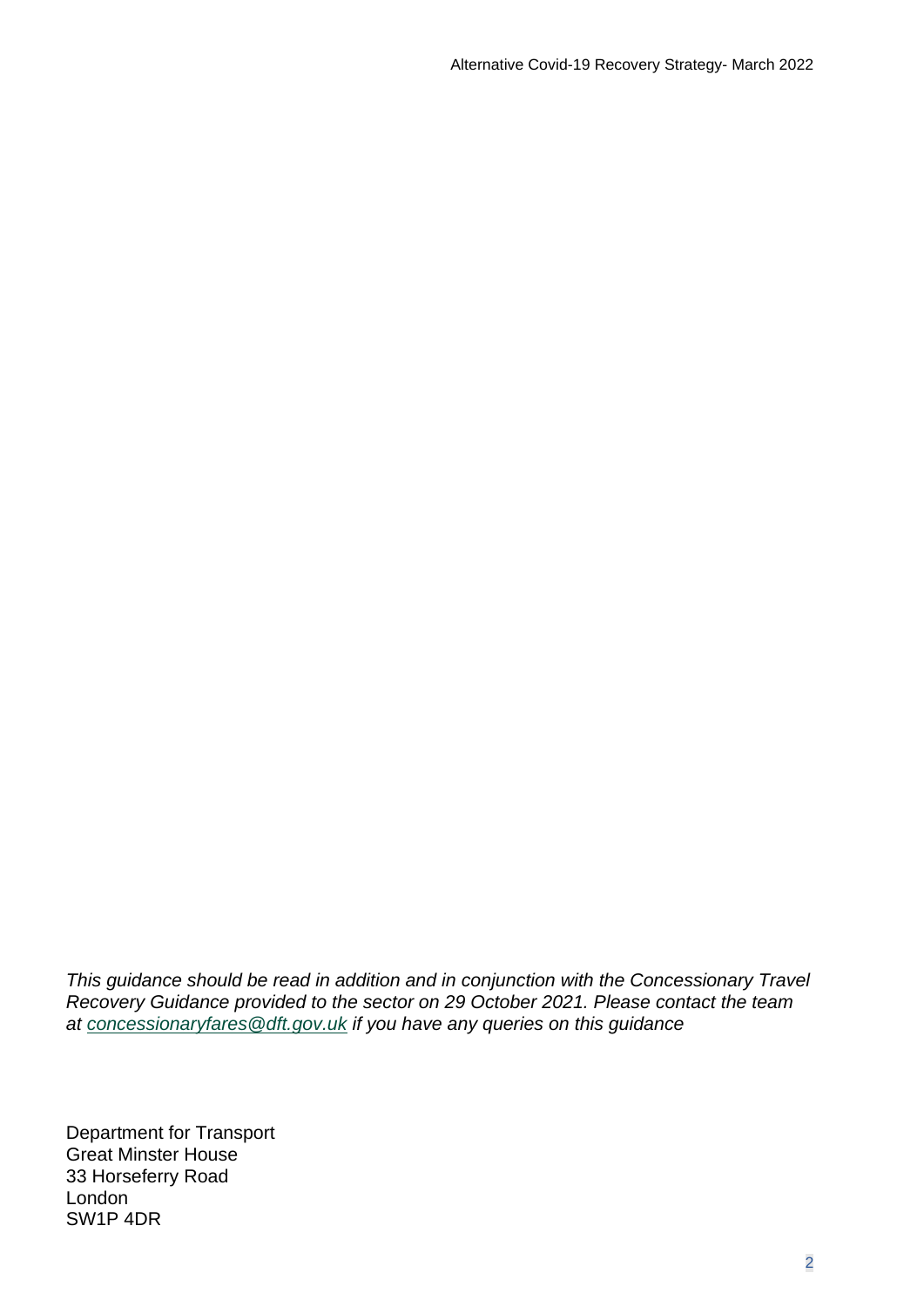## **Contents**

| Introduction                                                  | $\overline{4}$ |
|---------------------------------------------------------------|----------------|
| <b>Concessionary Travel Recovery</b>                          |                |
| <b>Alternative Recovery Strategy</b>                          |                |
| Timing                                                        | 5              |
| Approach                                                      | 5              |
| Reasoning                                                     | 6              |
| Maintaining pre-Covid Concessionary Reimbursement Levels      |                |
| Appeals during the Concessionary Travel Recovery Period       | $\overline{7}$ |
| <b>Mandatory Travel Concession (England) Regulations 2022</b> |                |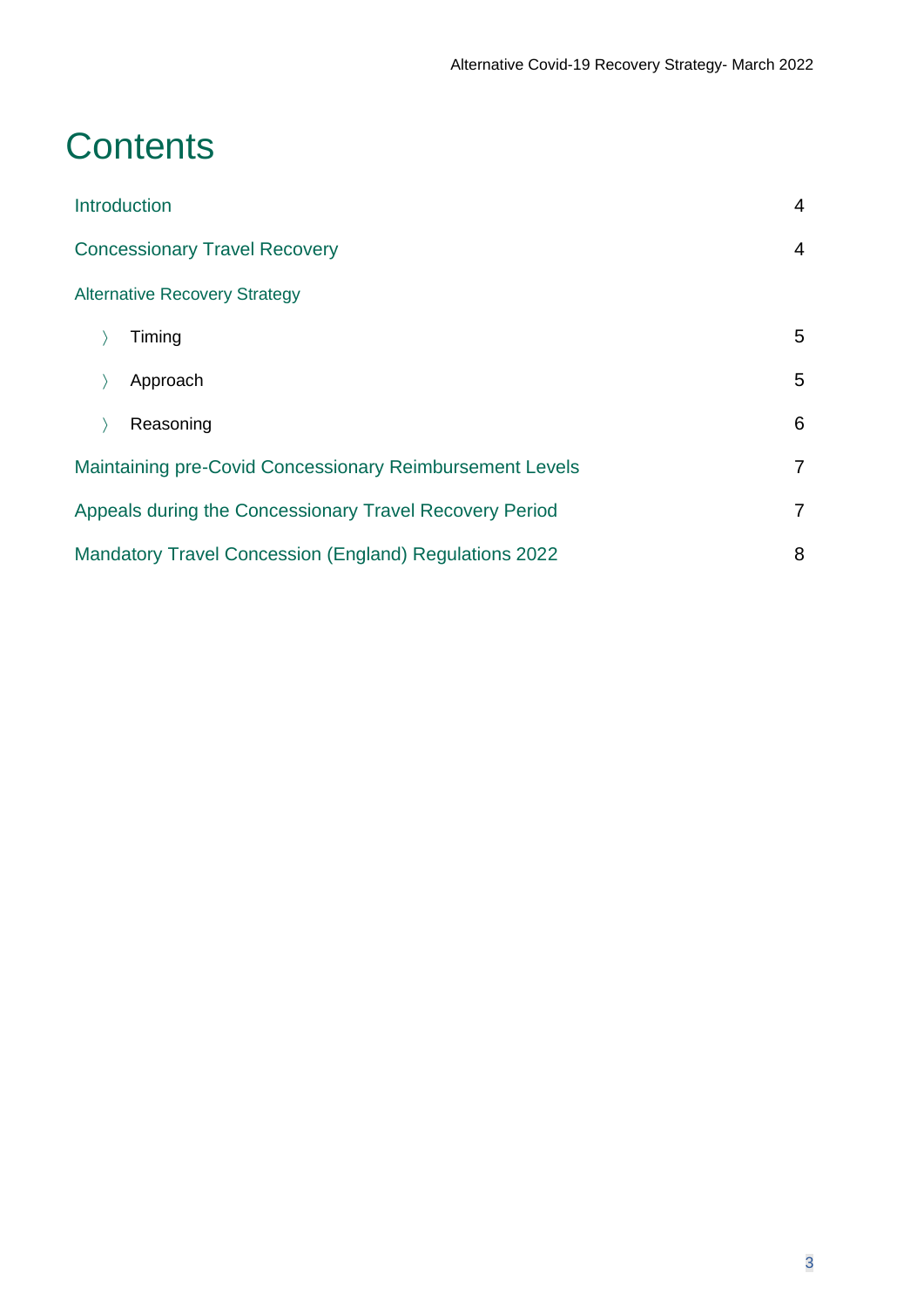## **Introduction**

*This guidance should be read in addition and in conjunction to the Concessionary Travel Recovery Guidance provided to the sector on 29 October 2021.*

DfT remains grateful to those authorities that have continued to maintain reimbursement payments at pre-Covid levels, and those operators who are continuing to provide high service levels, ensuring the provision of local bus services during the pandemic.

For the 2022/23 financial year, authorities should choose which is the most appropriate method of continuing concessionary fares funding at pre-Covid levels to ensure a smooth recovery period, from the recovery options DfT outlines below.

**For the avoidance of doubt, it is the DfT's position that the suspension of the "no better and" provision outlined below (in the section 'Extension of Statutory Instrument') gives authorities the ability and legal grounds to pay out ENCTS funding above the statutory minimum level. Whilst we have, and continue to, provide guidance on how to implement recovery in practice, authorities have the autonomy and flexibility to establish the right approach for a local area considering local circumstances.**

To be clear, an LTA may, in order of DfT's preferred approaches, choose to:

- 1. Reduce their pre-Covid level payments in line with the Recovery Strategy (published October 2021 as part of the Concessionary Travel Recovery Guidance) ('*Default Recovery Strategy'*). **This is DfT's default assumption.**
- 2. Maintain pre-Covid level payments for the duration of the 2022/23 financial year, should they deem local circumstances require this.
- 3. Follow the *Alternative Recovery Strategy* contained within this guidance.
- 4. Adopt their own approach to pre-Covid concessionary reimbursement for the 2022/23 financial year. However, we urge LTAs to be sensitive to the financial needs of operators, and balance this against any alternative reduction in concessionary fare payments, as any sudden reduction can lead to immediate negative impacts to operators and service levels.

## **Concessionary Travel Recovery**

The objective of a concessionary travel recovery strategy is to provide LTAs with a costeffective way of reducing their pre-Covid concessionary payments whilst avoiding any sudden widespread reduction in these payments. This is because any sudden reduction could lead to a significant impact on operator service levels, and consequently to an effect on demand levels. We want to ensure that any reduction in pre-Covid concessionary payments is done at a rate that will not adversely affect other funding streams, the viability of the bus market, or impact the objectives and ambitions of the National Bus Strategy as detailed above.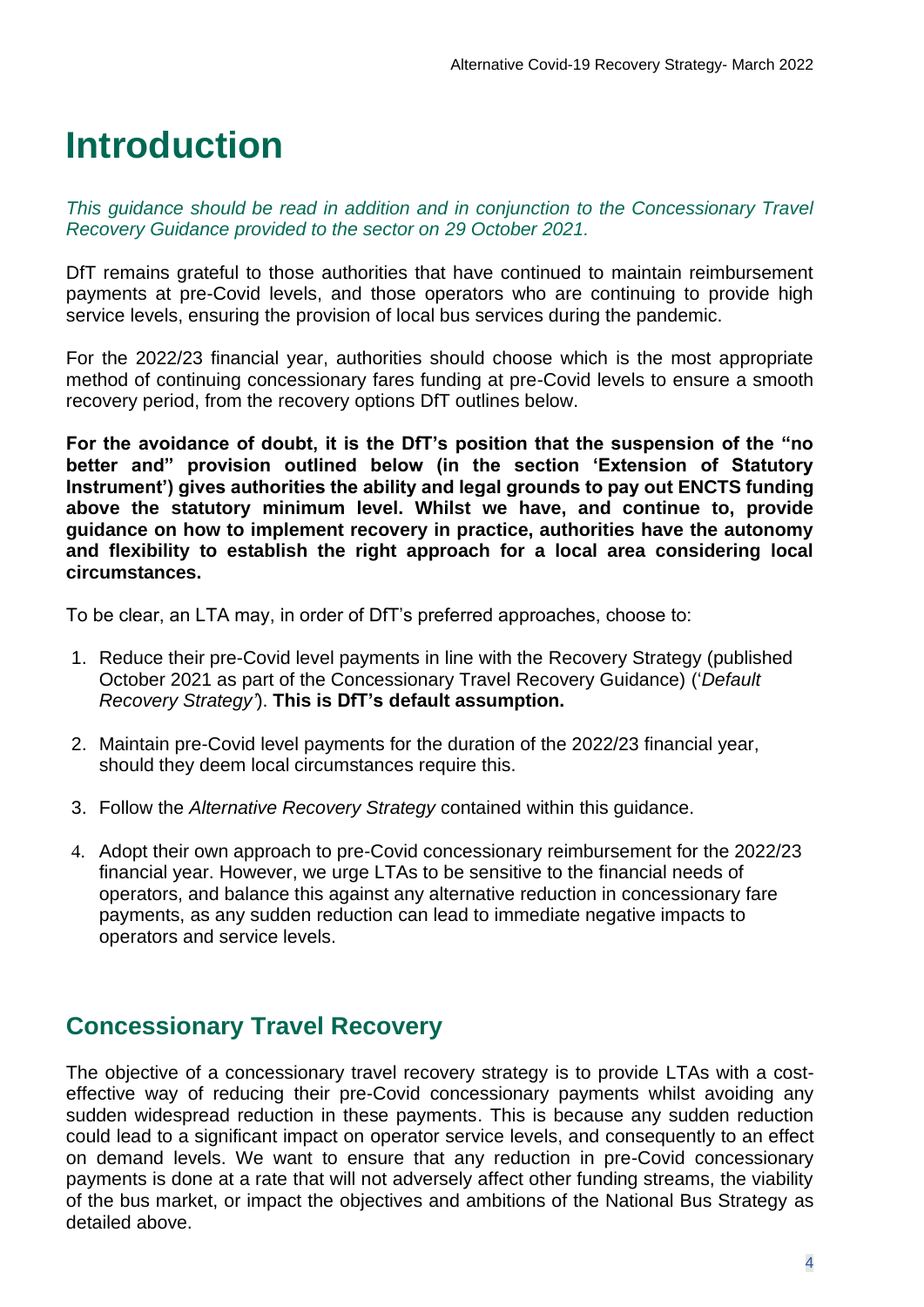**It is still DfT's default expectation that LTAs will follow the** *Default Recovery Strategy* **as contained within the Concessionary Travel Recovery Guidance.** However, DfT is aware that the impact of the Omicron variant and subsequent Plan B restrictions on concessionary patronage recovery have raised some concerns regarding the start date of the *Default Recovery Strategy.* 

In response to these concerns, DfT has designed an alternative recovery timeline ('*Alternative Recovery Strategy'*), to provide local flexibility towards a recovery approach. **DfT therefore expects LTAs and operators to work together to understand and ultimately decide which recovery approach is most practical for their local area.** Both approaches have been developed through the consideration of both LTA and operator feedback, estimation of operator forecast patronage levels and the cost effectiveness for LTAs.

## **Alternative Recovery Strategy**

#### *Timing*

This alternative approach will commence on 01 July 2022 and officially end on 05 April 2023.

As with the *Default Recovery Strategy*, LTAs will be unable to pay out at a higher level than actual concessionary patronage after 05 April 2023, due to the expiration of the temporary Statutory Instrument which has been extended to achieve the continued provision of enabling LTAs, in principle, to make pre-Covid level payments, during the Concessionary Travel Recovery Period. This is discussed in more detail below – see Mandatory Travel Concession (England) Regulations 2022.

#### *Approach*

From 01 July 2022, a phased approach is suggested for the transition back down to actual concessionary patronage levels. If LTAs choose to follow this alternative approach, they should steadily reduce their pre-Covid concessionary payments to operators in accordance with the below table.

Table 1: Table showing the scale down of LTA pre-Covid concessionary reimbursement payments for the *Alternative Recovery Strategy* approach

| Month:            | % scale down of LTA pre-Covid concessionary payments: |
|-------------------|-------------------------------------------------------|
| 01 July 2022      | 90%                                                   |
| 01 August 2022    | 90%                                                   |
| 01 September 2022 | 85%                                                   |
| 01 October 2022   | 85%                                                   |
| 01 November 2022  | 80%                                                   |
| 01 December 2022  | 80%                                                   |
| 01 January 2023   | 75%                                                   |
| 01 February 2023  | 75%                                                   |
| 01 March 2023     | 70%                                                   |
| 01 April 2023     | 70%                                                   |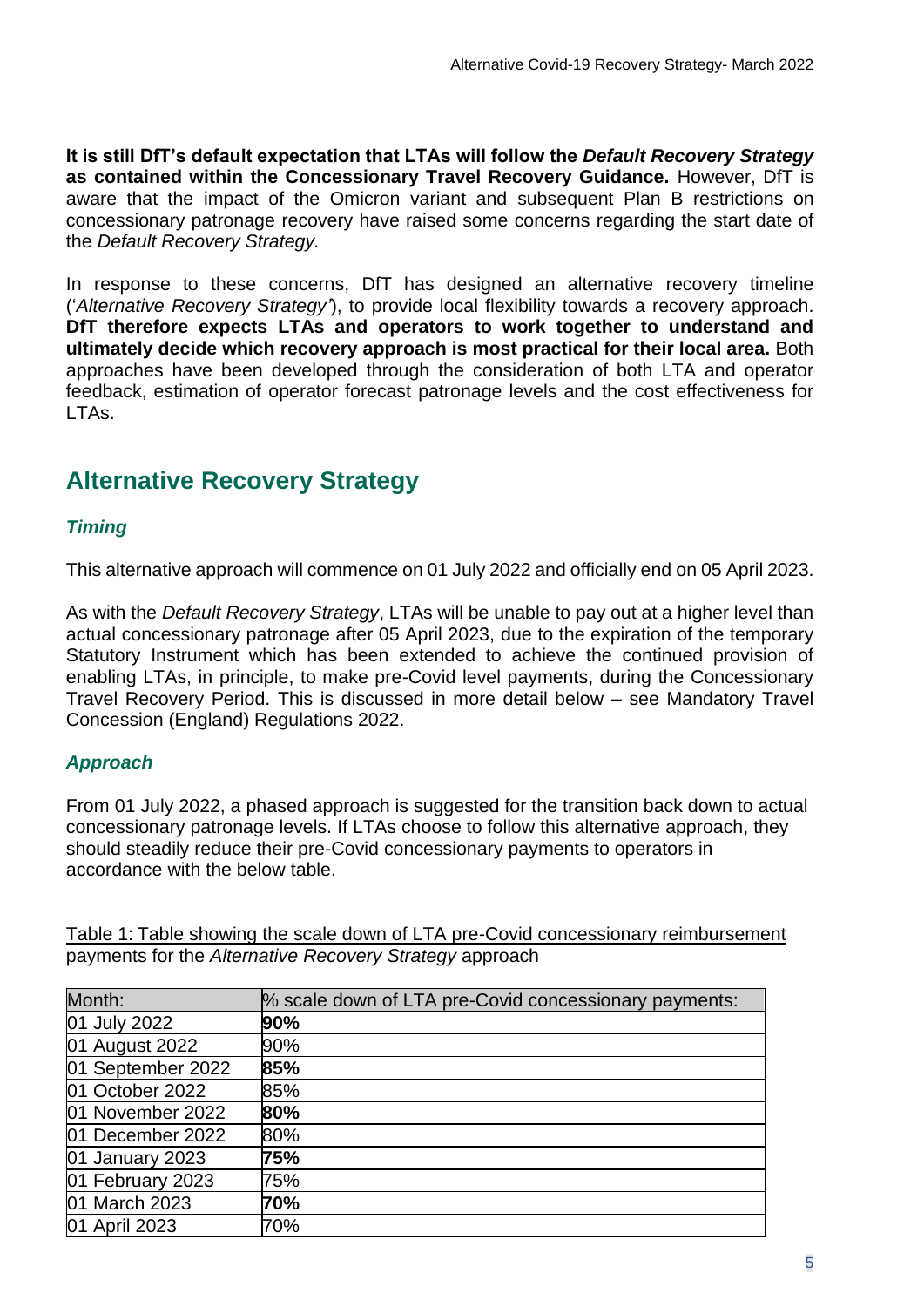From **01 July 2022**, DfT suggests that those LTAs who have continued to pay out concessionary fare payments at 100% of pre-Covid levels, should lower these payments to **90% of pre-Covid levels**. Those LTAs who have already lowered their payments to 90% of pre-Covid levels or lower, should not reduce the amount they are already paying out to operators.

From **01 September 2022**, LTAs who continue to pay out concessionary fare payments at 90% of pre-Covid levels should then lower their concessionary fare payments to 85% of pre-Covid levels. Again, LTAs who's pre-Covid level payments are below 85% should not reduce the amount they are paying out to operators.

This approach should then continue, with **LTAs lowering their concessionary fare payments by 5% at the start of November 2022**, **January 2023,** and **March 2023** until realignment with actual patronage levels. However, when considering current patronage levels and average forecast levels, it is predicted that concessionary reimbursement payments will align with actual patronage levels by early 2023.



Graph 1: Graph showing the scale down of LTA pre-Covid concessionary reimbursement payments for the *Alternative Recovery Strategy* approach

#### *Reasoning*

DfT has designed this *Alternative Recovery Strategy*, which has a delayed start date of 3 months in comparison to the implementation date of the *Default Recovery Strategy*, in response to stakeholder concerns regarding the impact of the Omicron variant and subsequent Plan B restrictions on concessionary patronage recovery.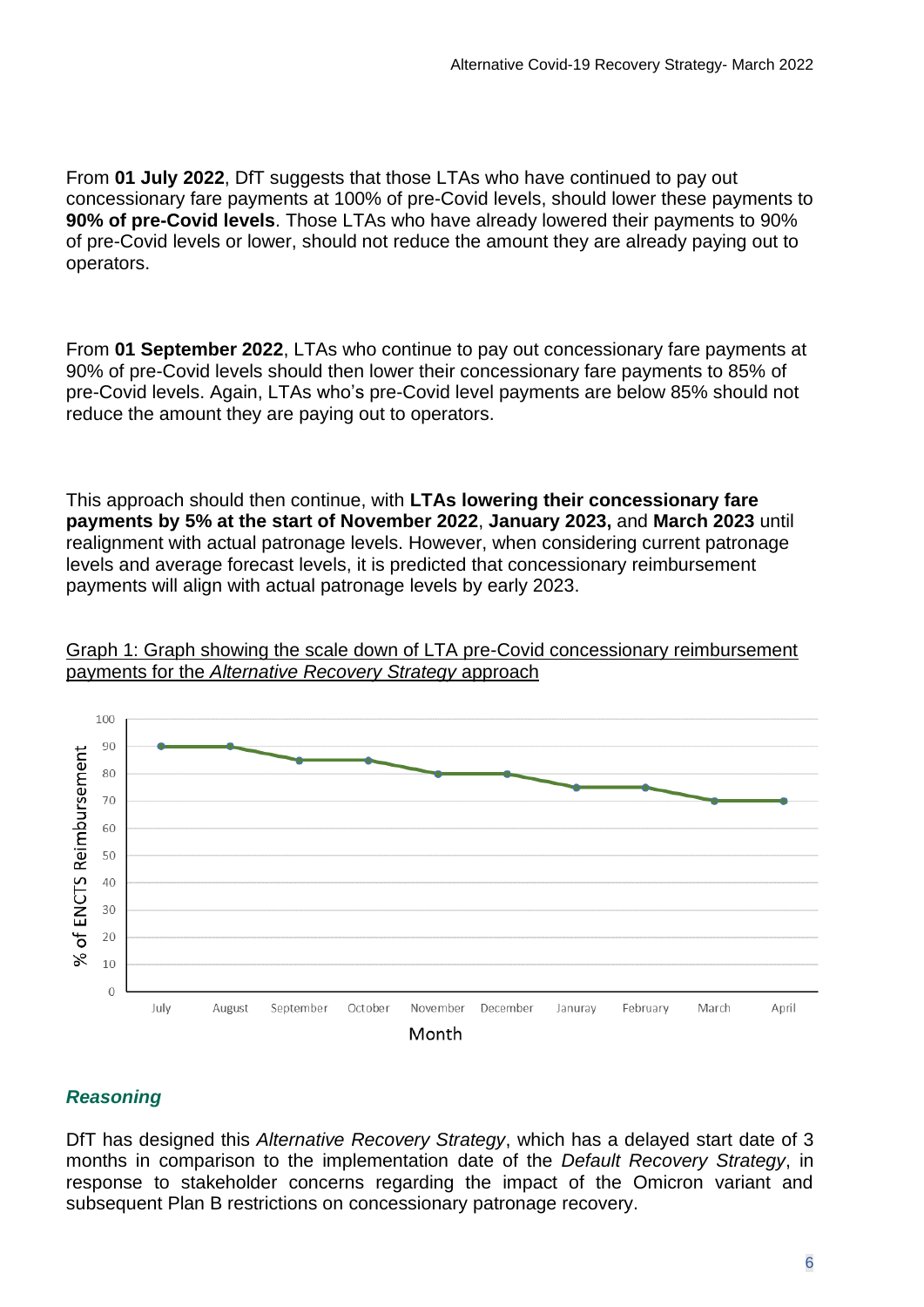After careful consideration of stakeholder feedback, both recovery approaches will provide operators with additional support whilst patronage is still repressed. However, this *Alternative Recovery Strategy* will provide LTAs with the option to supply operators with further extended support, if they deem local circumstances require this, whilst still reducing their pre-Covid level payments within the Concessionary Travel Recovery Period.

It is expected that this will be an alternative suggested approach to the *Default Recovery Strategy,* providing LTAs with further local flexibility, if required. DfT therefore expects LTAs and operators to work together to determine the most practical approach for their area, which best suits their local needs and circumstances.

It should be noted that both the *Default Recovery Strategy* and the *Alternative Recovery Strategy* aim to reduce any impact of a significant reduction of pre-Covid concessionary reimbursement on service and demand levels, aligning with the National Bus Strategy objectives of delivering a better bus service of growing networks and improving routes. Both approaches aim to balance out operators' needs against the needs of LTAs, providing LTAs a choice on recovery approach options to reduce their concessionary reimbursement payments throughout the next financial year, allowing them to create savings whilst providing a slow and steady transition back to actuals.

## **Maintaining pre-Covid levels**

As mentioned in the Concessionary Travel Recovery Guidance, (published on 29 October 2021), in accordance with regional variations and to take account of local flexibility and circumstances, during the Concessionary Travel Recovery Period, an LTA may choose to continue to pay out a higher rate of pre-Covid concessionary payments.

#### **DfT is aware there will be localised differences in patronage return and LTAs can choose to maintain pre-Covid level payments for the duration of the Concessionary Travel Recovery Period, should local circumstances require this.**

However, LTAs are reminded that they will be unable to continue to pay out concessionary payments at pre-Covid levels from 06 April 2023, due to the expiration of the extended temporary Statutory Instrument on 05 April 2023.

## **Appeals during the Concessionary Travel Recovery Period**

Bus operators should financially be "no better and no worse off". However, as a result of LTAs providing concessionary fare reimbursement payments at pre-Covid levels, it can be argued that bus operators are "better off" in this respect.

Although legislation allows operators to appeal, DfT continues to encourage operators to take a pragmatic approach to such appeals while LTAs continue to provide funding at pre-Covid levels throughout the Concessionary Travel Recovery Period. This should be noted particularly once concessionary reimbursement re-aligns with actual concessionary patronage, as any perceived 'under-reimbursement' by operators may in fact be balanced out by LTAs continuing pre-Covid level payments for some duration of the 2022/23 financial year.